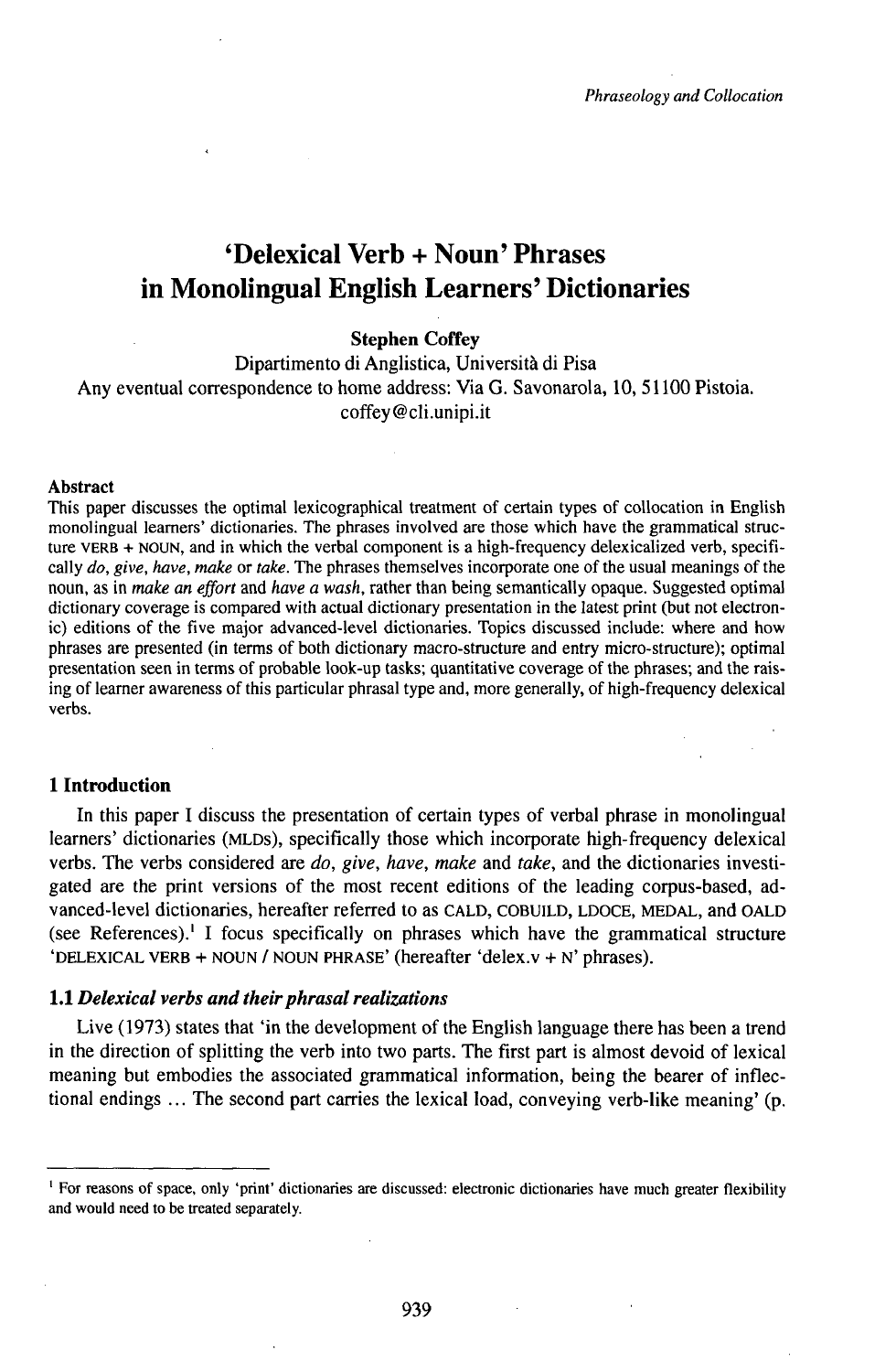31). The same author points out that this tendency to split the verb into two parts 'has, since the sixteenth century, crystalized in the use of periphrastic verb forms for interrogative and negative expressions and in the establishment of the progressive tenses, with *do* in the former cases, and in the latter case, *be*<sup>'</sup>, but that, 'the "phrasal verb" pattern obtains in a less systematic way with a number of other light verbs, its lack of consistency suggesting a trend which has not jelled'. (The term 'phrasal verb' is being used by the writer in a general sense, not in its sense of 'verb + preposition / adverb'.)

To exemplify this general tendency, Live first describes the most basic pattern, the 'VERB + NOUN' construction, together with some of its variants. She then describes a number of other 'light verb' structures. These include (i) idiomatic phrases which occur with an adjective, e.g. *take a dim view, make a clean sweep, give due weight;* (ii) combinations with adjectives in which the light verb functions as a sort of copula, for example *have the better, make bold, andfall ill;* (iii) the copular verb *be* followed by a prepositional phrase (e.g. *be in the lead, be in a rush);* and (iv) verbal phrases with *it* as a pseudo-object (e.g. *take it easy).*

In most 'delex.v + N' phrases, the delexical verb functions as a 'support verb', with extremely general meaning. Examples are *do the washing up, give a sigh, have a shower, make a* suggestion and *take a photograph*. Algeo (1995) uses the term 'expanded predicate' to refer to such expressions, and defines this phrasal type as 'an idiomatic verb-object construction in which the verb (e.g. *do, give, have, make,* or *take)* is semantically general and the object is semantically specific (such as *somersault, nod, rest, promise,* or *walky* (1995: 204). The same author observes that 'the effect of the expanded-predicate construction is to transfer the semantic focus of the clause from the verb to the eventive noun object while leaving a semantically less specific verb in the syntactically central position'. Live (1973: 34) notes that one of the features of the 'phrasal verb' is that it can stand alone 'where complementation would be superfluous or undesirable, much as the passive transformation obviates the need to indicate the agent': one of the examples given is the predicate in 'He had a swim' (as opposed to 'He swam'), which may be contrasted with the simple verb use in 'he swam in the pool'.

Algeo (p. 204) emphasises the fact that the expanded predicate is not just a lexical phenomenon but lies at the grammar-lexis interface. This opinion is endorsed by the fact that the structure is discussed in a number of published descriptions of English grammar (Biber et al 2002: 134, 136-7; *Collins CobuildEnglish Grammar,* p. 147-151; *Collins CobuiMStudent's Grammar,* p. 154, Quirk et al 1985: 750-752).

The noun used in the expanded predicate may be identical in form to an analogous singleword verb (e.g. *to sigh I to give a sigh),* though sometimes there are obvious semantic differences between the resulting pair, for example *to love I to make love* (this example, and those which follow, are taken from Algeo 1995: 205-6). In other cases, there may be phonetic or affixational differences between related verb and noun. Some examples are *protést I make a prótest, breathe I take a breath,* and *compare I make a comparison.* In some cases, there is no single-word verbal equivalent in current usage (e.g. -/ *do homework* and -/ *have <sup>a</sup> haircut),* while in other cases there is a non-cognate equivalent (e.g. *hide I take cover)?*

<sup>2</sup> For further discussion of delexical (support) verbs, as well as additional references, see Claridge (1997: 70), Jes-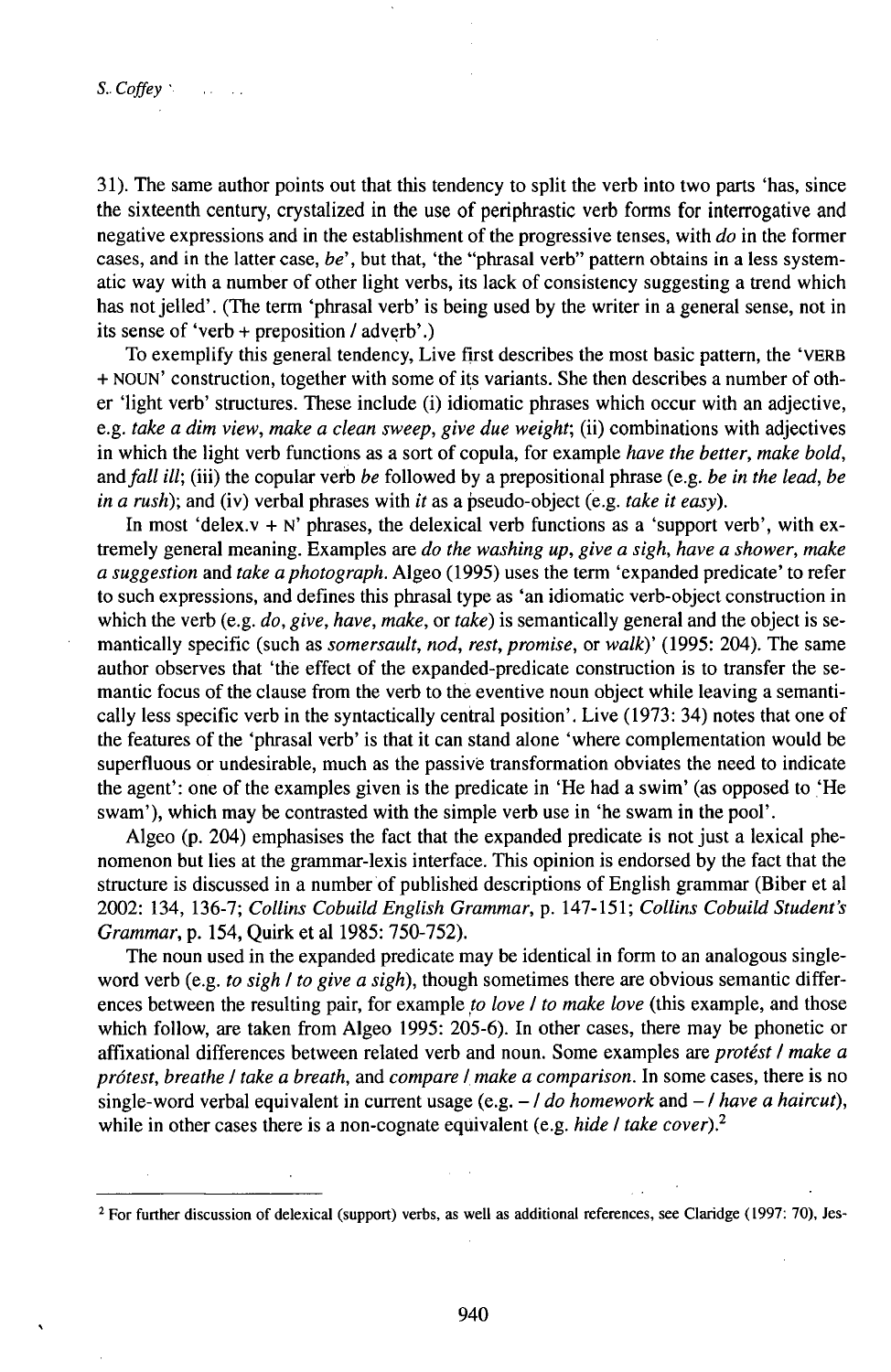# 1.2 *Delexical verb phrases, the MLD, and the kinguage learner*

The treatment of 'delex. $v + N'$  phrases in MLDs is of interest for a number of reasons. Firstly, and most generally, all phraseological phenomena of prominence in the language should be dealt with as well as possible in the MLD. Secondly, the choice of delexical verb is a potential source of learner error (see Altenberg and Granger 2001, Nesselhauf 2003 and 2004). Thirdly, in the case of cognate noun and verb pairs, learners may not be aware of the possibility or preference of using support verb constructions as opposed to single-word verbs. Fourthly, the verb forms in question are extremely common, and ones with which learners have been familiar since the early days of language study. This means that the verbs, and their entries in the dictionary, may be considered by many higher-level learners to be too banal to be of interest to them: that is, the entries for *do, give,* etc. may rarely be consulted. Finally, the delexical verbs being discussed form part of long dictionary entries. This means that every effort must be made to ensure that entries are as well organized as possible: learners must not be put off by the sheer length of the entries, nor must they be confounded in their look-up tasks. $3$ 

 $\frac{1}{2} \left( \frac{1}{2} \right)$  , where  $\frac{1}{2}$ 

# 2 'DELEXICAL VERB + NOUN' **phrases in the monolingual learners' dictionary**

In this central section of the paper, I discuss the treatment of 'delex. $v + N'$  phrases in current learners' dictionaries, as well as treatment of the delexical verbs themselves. I begin (2.1 ) by indicating the different ways (in terms of graphics and microstructure) in which such phrases are presented. After that (2.2), I discuss dictionary presentation from the point of view of perceived user needs. Here, discussion is based around production tasks, reception tasks, and vocabulary learning. Also, in two sub-sections I discuss, respectively, criteria for the inclusion of 'delex.v + N' phrases in the dictionary, and (quantitative) coverage of such phrases in the MLDs examined. In section 2.3, I consider how the MLD might be of benefit in raising learner awareness of 'delex. $v + N'$  phrases in general.

# 2.1 *Ways ofsignalling DELEXlCAL VERB + NOVNphrases*

A number of different strategies are used for signalling 'delex. $v + N'$  phrases in the various dictionaries. These are described and exemplified in the list below. All the examples are taken from noun entries, where it is more probable that the language learner will be looking for information. The same strategies are also found at the verb entries (and presumably coincide with general policy on collocation in the various dictionaries).

persen (1942: 112-120), Nuccorini (2000), Renský (1964), and Stein (1991), as well as the various articles in Gross and de Pontonx, eds. (2005).

<sup>&</sup>lt;sup>3</sup> In the five dictionaries examined, the entries for all 5 verbs take up more than one column, and of the total 25 entries, 15 take up more than 2 columns. This includes all functions of the verbs (including phraseological uses) which appear under the (single-word) headwords; it excludes separate, ensuing entries for phrasal verbs. On the problems of consulting long entries, see Bogaards 1998a.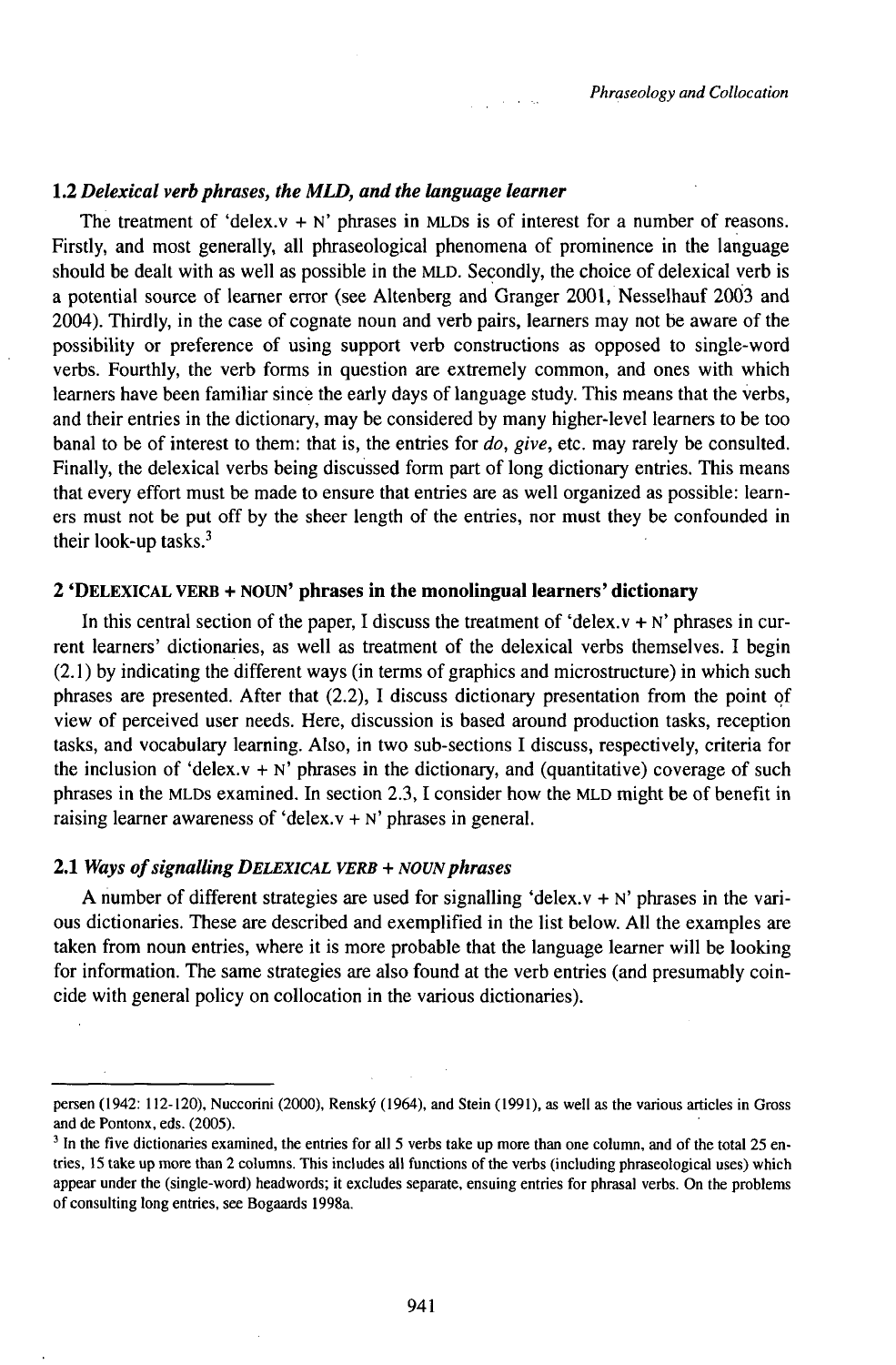*S.. Coffey •*

- 1) within an example of noun usage, the verb is.highlighted as a probable collocate: e.g. *He winked andgave me a smile* (at the entry for *smile* in CALD).
- 2) within an example of noun usage, both the noun and verb are highlighted as a probable collocational phrase: e.g. *She gave them a little smile* (at the entry for *smile* in LDOCE); *She made helpful comments on my work* (at the entry for *comment* in OALD).
- 3) within an example of noun usage (indicated as such through the use of italics), both the noun and verb are highlighted as a probable collocational phrase, but the 'example' consists only of a verbal expression in the infinitive. For example: *to have a shower* (at the entry for *shower* in OALD). This sometimes occurs without highlighting, e.g. *to take afree kick* (at the entry *iorfree kick* in OALD).
- 4) the verb appears, but is not highlighted, within an example of usage: e.g. *He gave a start ofsurprise and astonishment* (at the entry for *start* in COBUŁD).
- 5) the verbal phrase (or a set of phrases) is presented by itself in bold upright type, and is followed by one or more examples (in which highlighting is not necessary). For example, **do a dance** *They did traditional Scottish dances* (at the entry for *dance* in MEDAL); **takeArave a walk** *Why don't we take a walk in the garden?* (at the entry for *walk* in LDOCE); **have/make a great / fine /excellent etc start** *Hakkinen had a great start and was in secondplace by thefirst corner.* • *Waddle has made an excellent start to his new career,* (at the entry for *start* in MEDAL)
- 6) the verbal phrase is presented by itself in bold upright type and constitutes (rather than being an example of) one of the meanings/uses of the noun. The following example is the third use of the noun *strip* in LDOCE (in which there is a definition but no example), **strip 3) do a strip** 'to take your clothes off, especially in a sexually exciting way as a form of entertainment'.
- 7) the verb appears within the definition of the noun (and the latter alone is highlighted): e.g. 'If someone makes **a stink** about something they are angry about, they show their anger in order to make people take notice' (at the entry for *stink* in COBUILD). The example/s that follow the definition may or may not contain the verb in question. Only very occasionally are verb and noun both highlighted in the definition. This seems to happen when the phrase is presented as constituting one of the meanings/uses of the noun, e.g. **stride 4 'If** you **make strides** in something that you are doing, you make rapid progress in it' (at the entry for *stride* in COBUILD).

While this analysis is not a cross-dictionary comparison of methods used, it is worth pointing out that COBUILD differs radically from the other dictionaries. In COBUILD important collocates may be found both in examples and within definitions, but they are not highlighted in any way, a fact which probably decreases the usefulness of the information. I would also prefer to see both verb and noun highlighted within examples. For example, *He winked andgave me a smile* is preferrable to *He winked andgave me a smile,* because it is more successful in underlining the holistic nature of the 'delexy  $+ N'$  combination.<sup>4</sup>

<sup>4</sup> For some further data regarding the presentation of collocations (involving, in particular, the verb *make)* in MLDs, see De Cock and Granger (2004).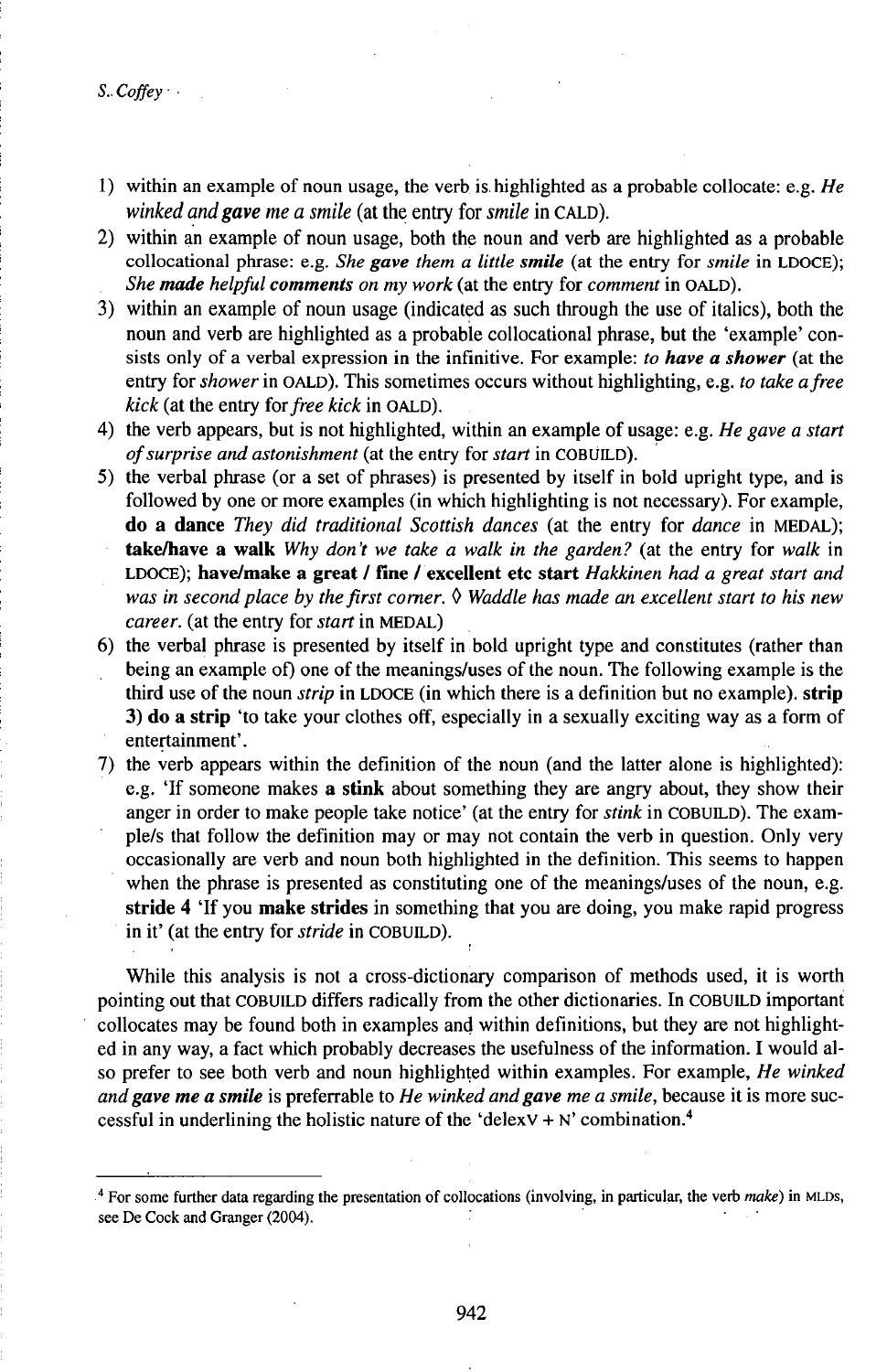# **2.2** *Production tasks, comprehension tasks, and lexical knowledge*

In this section I indicate what type of information may be of use to the learner for these three didactic purposes, as well as where the information is to be found, or should be found, in the dictionary.

In production tasks, the learner will find help above all at the noun entries, since the type of information most likely to be needed is the choice of support verb for a given noun. Examples have already been given above (2.1). Data concerning frequent learners' errors might also be useful in this respect. Both CALD and LODCE have information on learners' errors, based on evidence from learner corpora, but, as far as I can see, few of the relevant notes relate to delexical verbs. (For information regarding the use of learner corpora in compiling learners' dictionaries, see Gillard and Gadsby, 1998).

Another type of information sometimes found at the noun entry, and useful especially for production purposes, is additional collocational data: that is, the 'delex $V + N'$ ' phrases may themselves be part of longer collocational patterning. Some examples are: under the headword **look** (MEDAL): *have a good/close look;* under the headword **step** (CALD): *take a step towards;* under the headword **effort** (LDOCE): *make a concerted effort;* and under the headword **cry** (OALD): *to* **give** a cry of anguish / despair / relief / surprise / terror etc. Examples in COBUILD also contain this sort of phraseology, but they are not highlighted in any way.

With regard to comprehension, it again seems most unlikely that learners will look up any of the five high-frequency verbs in order to find the meaning of a given phrase. The verbs *do, give, have, make* and *take* are so frequent in the language (in their many different uses), that learners are very unlikely to pay much attention to them.<sup>5</sup> If there is a problem in understanding, the learner will turn to the noun entry. It should also be added that, in the case of the verbs being examined, it would in any case be impracticable to include at the verb entry all phrases of potential interest to the learner: there are too many nouns which link up with such common verbs (which is one reason they are so common).<sup>6</sup>

At the noun entry, the definition and examples of the noun itself will usually be enough to clarify the meaning of the phrase, which is only natural since the verb is 'delexicalized', or more pertinently 'desemanticized'. An example is the phrase *give a start,* which is explained in MEDAL through the threefold combination of (i) the definition of *start* ('a sudden movement that you make because you are surprised or afraid'), (ii) an indication in bold type of the phrase **give a start,** and (iii) an example of usage *(She gave a nervous start as the door suddenly opened).* It should also be remembered that a dictionary explanation will usually be supplemented by the original example of usage in which the learner came across the phrase.

The various points made above with regard to production or comprehension tasks are also of relevance to the third didactic purpose, the acquisition of lexical knowledge. A further

<sup>5</sup> Research findings confirm that common words are not looked up very frequently: see Béjoint 1981: 217; Bogaards 1998b: 152-156, Hatherall 1984, Marello 1989: 109, and Sora 1984: 40-46 (quoted in Marello, 1989).

<sup>&</sup>lt;sup>6</sup> In the case of some other structurally and semantically similar phrases, the learner may decide to look up the verb in order to resolve comprehension difficulties. This may happen with a less frequent verb, for example, *cast* as in *castsuspicion,* or with a familiar verb being used in an unfamiliar way, such as *pay* in *pay a compliment.*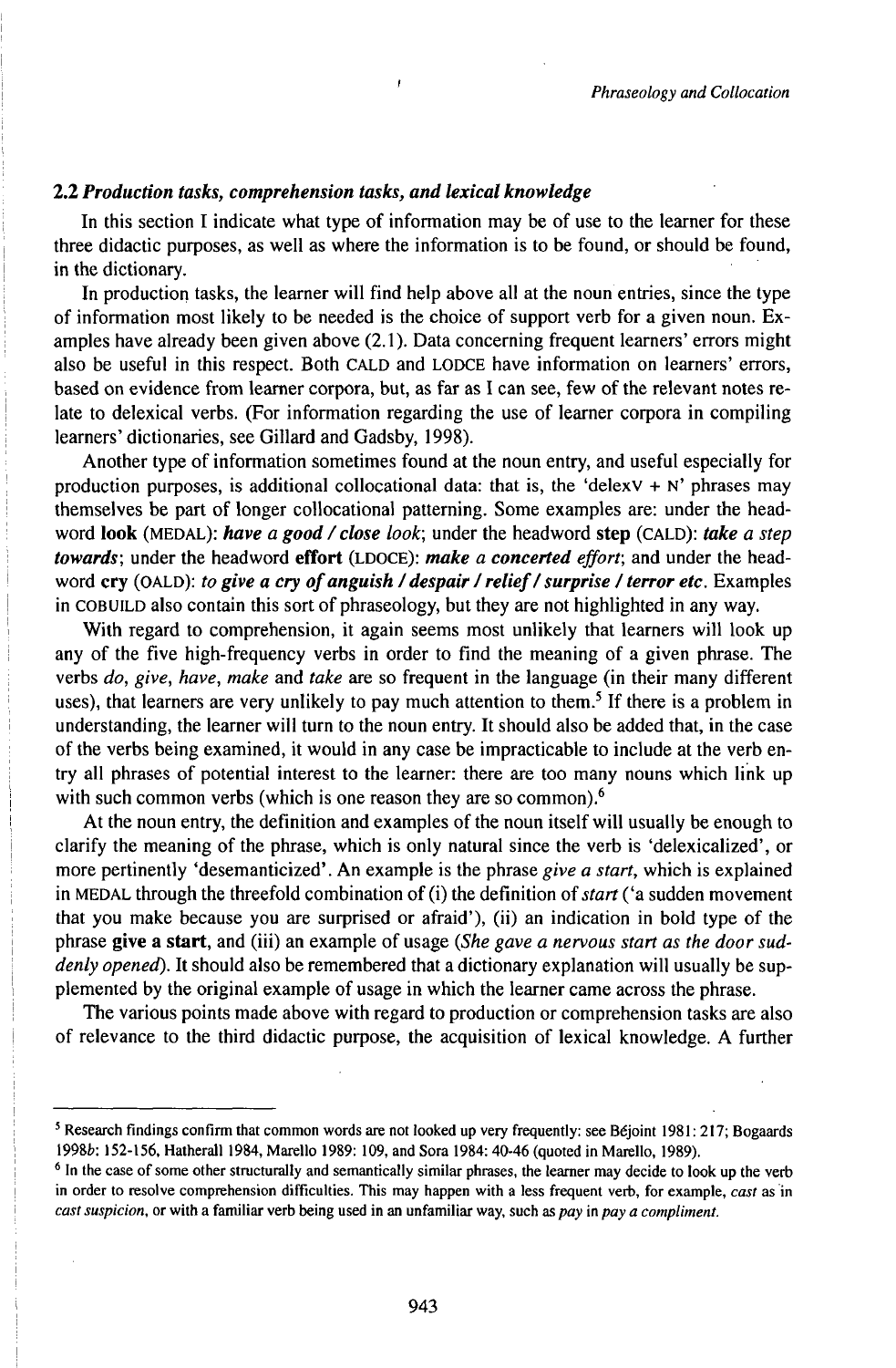type of information, best seen in terms of increasing lexical knowledge, is the description of semantically related noun groups used with a given delexical verb. A learner may, for example, come across the usage *give a sigh,* and want to find out whether other related nouns may be used with the verb *give.* It would be useful, therefore, to include such information at the verb entry. All five MLDs include information pf this sort. LDOCE is especially rich in detail. For example, at the entry for *give,* use 4 ('tell somebody something'), the following nouns appear either alone in bold type or within examples: *to give information, details, advice, orders, instructions, directions, example, evidence, account* and *description.*

With regard to the learning of lexis, it might also be useful to include a separate table containing lists of nouns frequently used with delexical verbs. This would also allow comparison between the different verbs. Such a list could form part of the study pages which are now found in most editions of MLDs. None of the dictionaries examined contains this sort of information, though it was present in CIDE (1995: 405), the predecessor of CALD. Here, there was a list of over 100 nouns often used with the verbs *give, have, make, take, do, pay* and *hold.* Of course, space is at a premium in print dictionaries, and whatever is included as extra material means that something else has to be excluded.

The final data type I will mention in this section is something I have not yet explored in any depth, though it might turn out to be useful for all three didactic purposes. The data type concerned is the differences bétween the predicate constructions and analogous single-word verbs (in those cases where there is a lexical parallel). If, for example, there is a difference between *to walk* and *to have a walk,* then it may be useful to explain it, or at least to have a cross-reference to the phrase from the single-word verb. Semantic/pragmatic comparison of this sort is best suited to a thematically organized reference work, but it may also be possible in the alphabetical dictionary, especially since the key words are in close proximity to one another. I have not found information of this sort explicitly stated in the dictionaries examined. (The only sort of cross-reference I have found is at the verb entry, and is used to help explain the meaning of a set of verbal phrases. For example, in COBUILD, the first use of *give* is explained in the following way: 'You can use **give** with nouns that refer to physical actions. The whole expression refers to the performance of the action. For example, **She gave** a smile means almost the same as She smiled'.)

# 2.2.1 *Which DELEXICAL VERB + NOUNphrases to include in the dictionary*

As with all lexical units, the decision must be made as to which phrases to include in the dictionary. This decision would ideally be based on their perceived usefulness to higher-level second language learners, especially as regards their active and passive communicative needs. In practice, this criterion will probably overlap considerably with the notion of frequency in the language, the most useful yardstick for a very general dictionary, where different learners may have different needs. Error analysis based on learner corpora might also make its contribution.

Where lexico-semantic units are concerned (as opposed to word forms), the notion of frequency is open to different interpretations. 'Frequency' could mean the frequency of the phrase itself (e.g. *have a shower),* or the combined frequency of two alternative phrases (e.g. *take / have a shower*). It could also mean the frequency of the noun alone *(shower)*, as long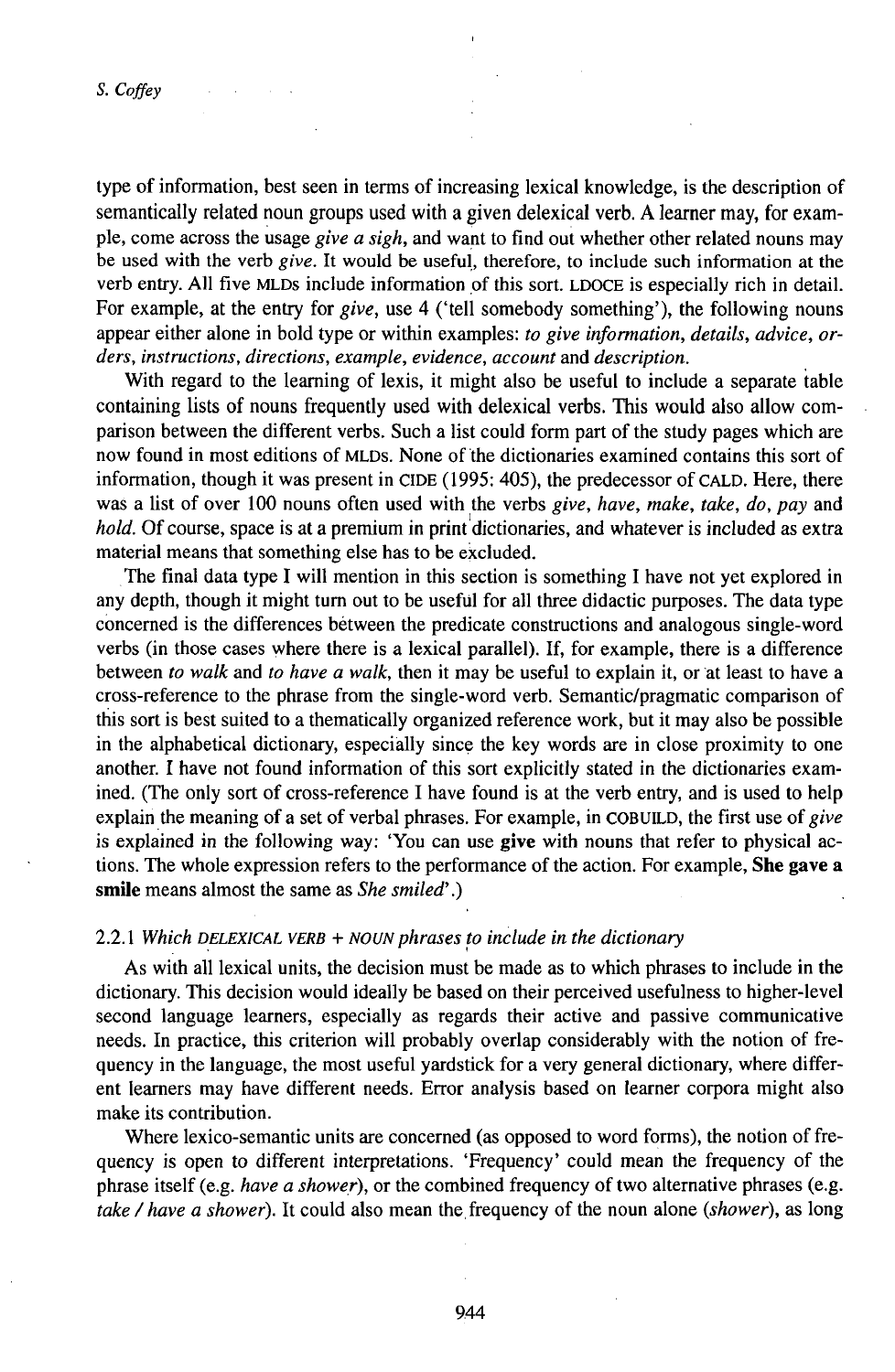as this was backed up by a certain minimum number of corpus tokens of the delexical verb. One could also give importance to the combined lexical frequency of a semantic group of nouns associated with a particular verb. For example, the frequency of the lexico-semantic set of phrases *give something <sup>a</sup> shake /rattle /tug (etc)* could result in *give* being indicated at the various noun entries, even if some of the individual phrases were not very common.

#### 2.2.2 *The inclusion ofDELEXICAL VERB + NOUNphrases in current dictionaries*

In a recent article in a language teaching journal, Koprowski (2005) reports on a study to assess the 'usefulness' of the lexical phrases which were chosen for explicit presentation in three contemporary English language course books of an (upper-)intermediate level. There were a number of different phrasal types, one of which was collocation. One of the points to emerge from the study relates to the number of phrases which the books have in common. I quote directly from the article (p. 330): 'Another striking finding involves the number of lexical phrases the three coursebooks have in common. The data reveals that, of the 822 multiword items collected, only *seven* items, less than <sup>1</sup> per cent, are shared by any of the course books. Even more surprising is that not one lexical phrase is shared by all three coursebooks despite them being British general coursebooks targeted for intermediate level students'. These findings are not only surprising but also worrying, and they led me to check the analogous situation in learners' dictionaries. The latter are presumably a very different case since so much of their content is based on the analysis of large corpora, which, presumably, are fairly similar in composition.

In order to assess the current situation in learners' dictionaries, I investigated the inclusion of 'delex.v + N' phrases in the 5 MLDs. To do this, I chose a particular section of 'the dictionary' and compared the five MLDs from the point of view of how many and which phrases were included. The section chosen for analysis began at the noun *start* and finished at the end of the letter S; this amounted to about 60 pages of the dictionary. In order to be included, a given 'delexv + N' phrase had to be indicated through explicit signalling: that is, it either had to appear in bold type (e.g. **make a statement),** or be highlighted within an example (e.g. / *thought Simon 's food looked nicer than mine, so we did a swap),* or be part of a short unmarked phrasal example (type 3 in the list in 2.1), or be part of the wording of the definition. Although I would not count the latter as 'explicit signalling', it was generally included so as not to exclude virtually all COBUŁD entries. An exception to this was delexical verbs which appeared in COBUILD definitions but which were not backed up with examples and were not explicitly signalled in any other dictionary.

In the sample pages of the five MLDs, the total number of different phrases found was 55. The number of these found in each dictionary was as follows: LDOCE 40, MEDAL 29, CALD 28, OALD 26, and COBUiLD 12. With regard to the number of phrases the dictionaries had in common, the situation is the following. Found in all five dictionaries  $- 5$  phrases (9.1%); in four dictionaries - 7 phrases (12.7%); in 3 dictionaries - 11 phrases (20%); in 2 dictionaries  $-17$  phrases (30.1%); in only 1 dictionary  $-15$  phrases (27.3%).

With respect to this particular feature, the dictionaries would appear to be much more heterogenous than I would have expected.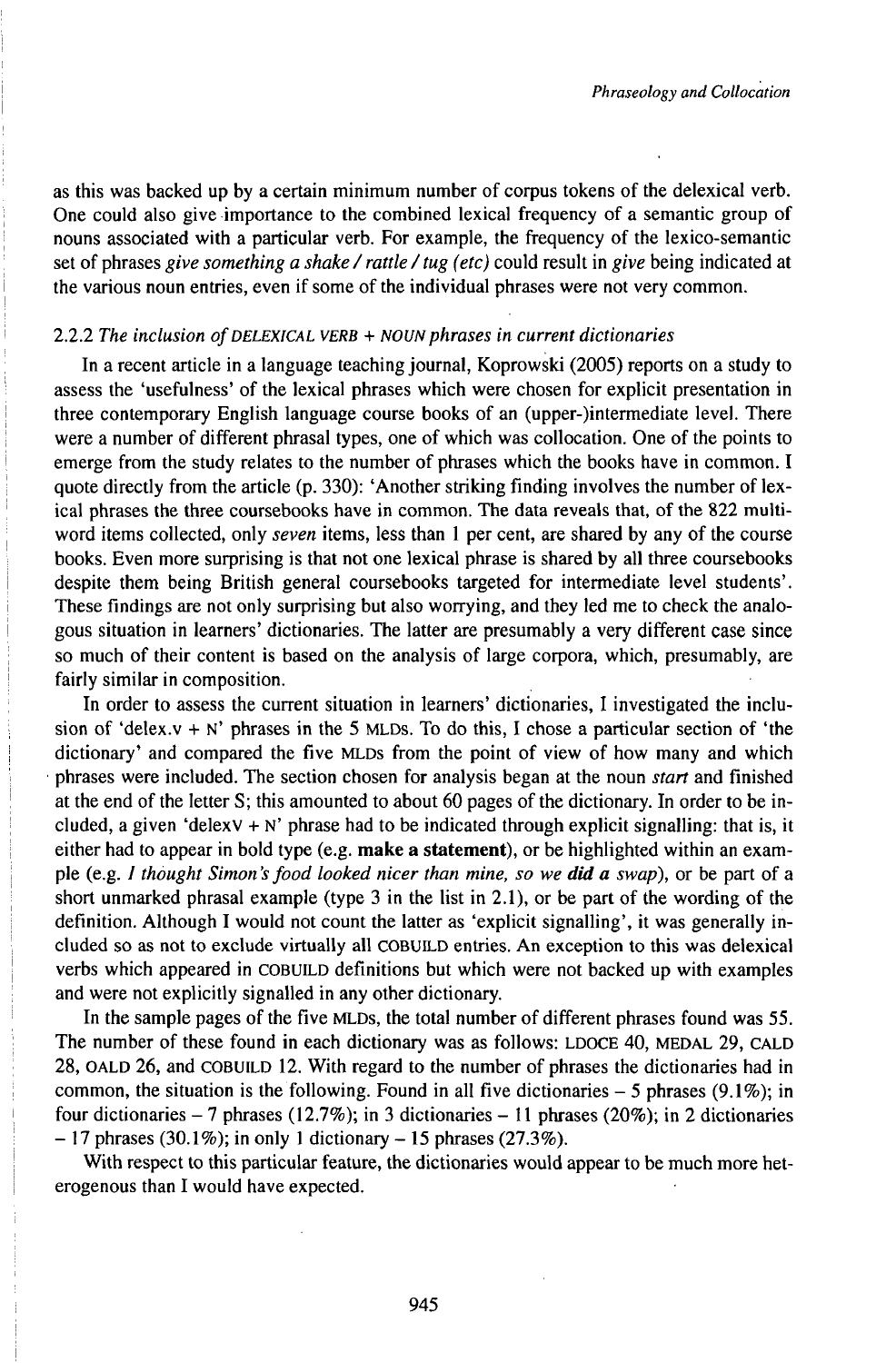The results of a similar sort of analysis may be found in De Cock and Granger (2004: 237-8). Here, phrases were investigated which were 'essentially *make* + N sequences where *make* is used as a delexical verb' (p. 237). Although the type of phrase is the same as the ones I was investigating, there were a number of differences, which makes it difficult to compare this study with my own. Firstly, only the verb *make* was investigated; secondly, the list of collocations was pre-compiled, MLDs being just one of the sources; thirdly, many more collocations were investigated (239); fourthly, one of the dictionaries in the study was a different edition (OALD 2000). The following are the percentages of *'make +* NOUN' collocations found in the 5 dictionaries in the De Cock and Granger study: OALD (2000) 82%, LDOCE 79.5%, MEDAL 73.5%, CALD 70.5, COBUlLD 62%.

#### 2.3 *Raising awareness oflexical types*

In section 2, I discussed the types of information which it may reasonably be supposed learners would look for in the dictionary. Now, I consider the MLD as an instrument for raising awareness of lexical types. This aspect of a dictionary's potential should not be underestimated. Dictionaries are authoritative works and, since they are constructed around specific macro- and micro-structures, every time they are consulted they underline a certain vision of the lexicon.

MLDs already do a lot to raise awareness of collocation in general. Signalling in bold type is an ubiquitous feature of most MLDs, and is probably the most important way of raising awareness. In addition, in three of the dictionaries there is occasional use of special boxes wholly or partly devoted to collocation. LDOCE has 'collocation boxes', MEDAL 'Words frequently used with ...', and OALD 'patterns and collocations' (a sub-section of 'synonym boxes'). LDOCE and OALD also have short study sections devoted to 'collocation'.<sup>7</sup>

I think that in the case of phrases which involve frequent delexical verbs, it may be useful to increase awareness still further. This is because most learners probably do not appreciate how important these verbs are in phraseology. Indeed, the opposite is probably true: the verbs are very frequent, therefore banal, and therefore not worth learning about. Their importance, then, needs to be emphasised to the learner.

How could this be achieved? Well, study,pages could help point out the importance of delexical verbs, and, with regard to 'delex $v + N'$  phrases in particular, comparison could be made with other 'VERB + NOUN' collocations. Inclusion in the dictionary of lists of 'delexV + N' phrases, as suggested in 2.2, would also help raise awareness.

Apart from study pages, the other obvious place to re-inforce the importance of delexical verbs is the verb entries themselves. Here, however, there is an immediate problem since, as mentioned above, learners may be little inclined to look up the entries for words they perceive as banal. A partial solution may be to have cross-references from the proposed study section. A more useful strategy would be to give special status to the entries for high-frequency verbs.

<sup>7</sup> For more information regarding the treatment of collocations (in general) in learners' dictionaries, see Heuberger (2000: 94-107), Herbst (1996: 335-337), and Mittmann (1999: 101-111).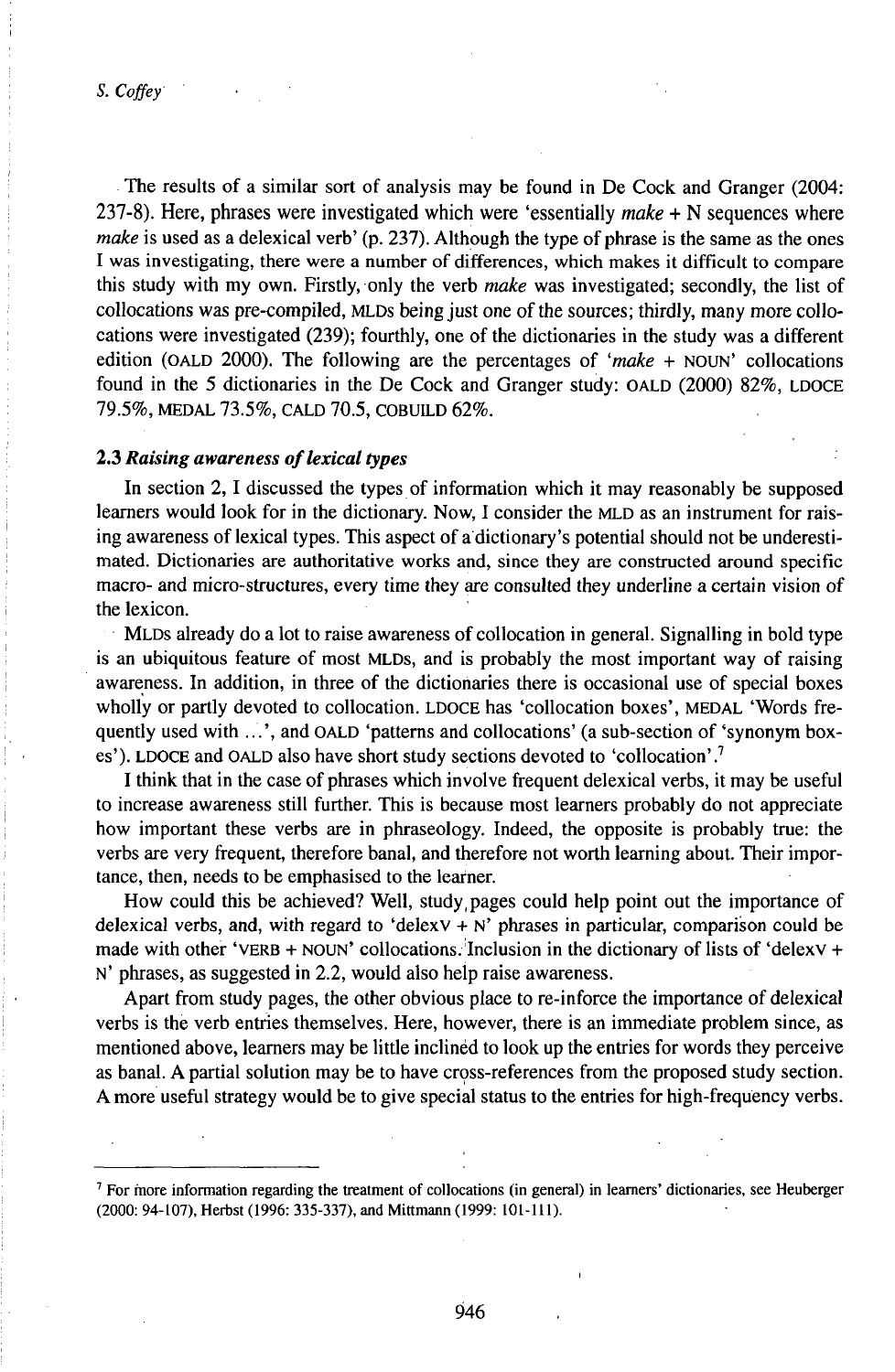They are, after all, special verbs, and they should therefore be presented in a special way to the learner. It would be useful, in the first instance, if they stood out graphically from other entries. This could be achieved by giving the entries some sort of distinctive typographical presentation, or else by removing them from the main (alphabetical) body of the text and placing them together in a special section. Apart from being visually distinctive, the entries should also succeed in showing the reader that these banal verbs have special characteristics. (On the notion of special words requiring special treatment in the MLD, see also Coffey 2006).

What exactly a more attractive high-frequency verb entry might look like cannot be discussed in any detail in the present article. I will, however, try to make one or two relevant points by commenting on certain aspects of presentation in current MLDs, especially as regards the overall structure of the entries and the prominence given to the notion of delexicality. (In the remarks that follow I ignore completely those parts of the entries that deal with multiword expressions).

To begin with, three out of the five dictionaries make a clear distinction, in terms of microstructure, between the verbal and auxiliary-verbal uses of the verbs *do* and *have.* The other two dictionaries (CALD and MEDAL) have only one first-level heading, **verb:** the auxiliary uses of *do* and *have* are below this, at the same level as major sense divisions, of which they are the first.

Delexical verb usage is generally given much less prominence than auxiliary verb usage. Four out of the five dictionaries give it little or no importance. Only in COBUILD does it receive more prominence, especially in the case of the verbs *give, have* and *take.* In the entries for these verbs, one of the first-level divisions is 'USED wiTH NOUNS DESCRIBING ACTIONS'. This is at the same level of microstructure as TRANSFERRING (in the case of *give),* AUXLIARY VERB USES (in the case of *have),* and OTHER USES (in the case of *take).* Note also that the same heading is used for each of these verbs ('used with nouns describing actions'), a fact which may help to promote awareness of delexicality as a more general phenomenon going beyond the specific verb. Obviously, this would be more successful if the entries were presented together in a special section.

COBUILD also offers useful *explanations* of certain groups of 'delexv + N' phrases. For example, the entry for the verb *take* ('used with nouns describing actions') begins with a note explaining that: 'take is used in combination with a wide range of nouns, where the meaning of the combination is mostly given by the noun. Many of these combinations are common idiomatic expressions whose meanings can be found at the appropriate nouns. For example, the expression **take care** is explained at **care'.** There are two sub-entries for this general use of *take.* In the first subdivision we read that, 'You can use **take** followed by a noun to talk about an action or event, when it would also be possible to use the verb that is related to that noun. For example, you can say **"she took a shower"** instead of "she showered" '. The second subdivision explains that Tn ordinary spoken or written English, people use **take** with a range of nouns instead of using a more specific verb. For example, people often say **"he took control"** or **"she took a positive attitude"** instead of "he assumed control" or "she adopted a positive attitude"'.

There are analogous explanations for some of the verbs in some of the other dictionaries; for example, in OALD the eleventh sense of *give* is DO / PRODUCE SOMETHING, and the first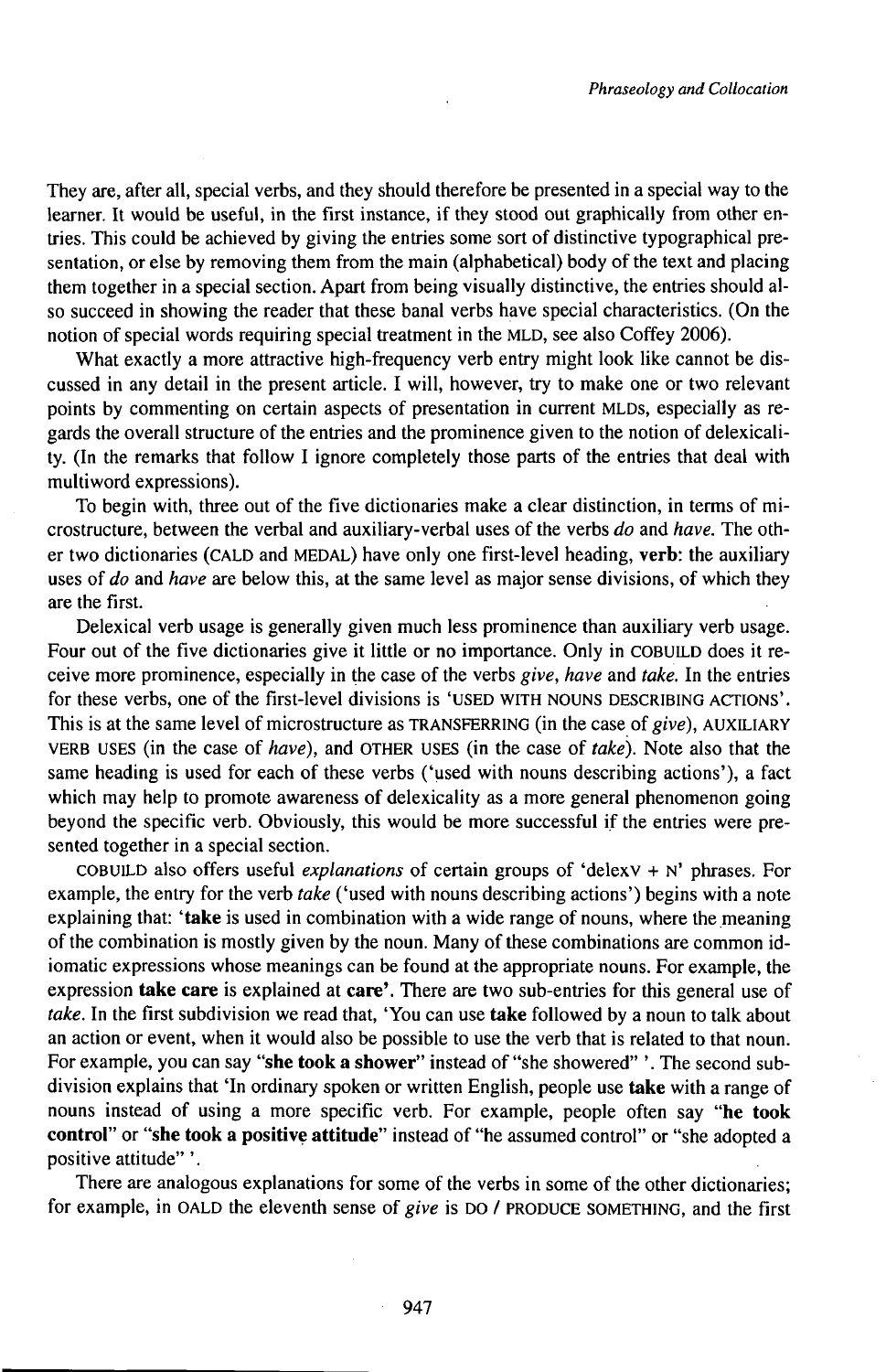and main subsection of this section begins 'used with a noun to describe a particular action, giving the same meaning as the related verb'. In terms of awareness-raising, however, explanations such as this are less successful than in COBUILD since they tend to appear as small fragments of information in the midst of many others.

## **3 Concluding remarks**

This article has been concerned with the presentation in MLDs of collocational phrases with the grammatical structure 'DELEXICAL VERB + NOUN'. I have discussed a number of topics, in relation to a number of verbs, with reference to a number of dictionaries. To do full justice to the various points raised, a number of more detailed studies would be necessary. These would include: analysis of the differences and similarities between the five delexicalized verbs and the phrases of which they form a part; discussion of the semantics of the phrases, from the points of view of both the overall meaning and the relationship between noun and verb; assessment of the dictionaries from a comparative point of view; and more precise ideas on how to attract learners towards the entries for the high-frequency verbs. The entries for some other high-frequency verbs would also need to be investigated.

I have also been discussing two different types of lexical phenomenon. One is the set of *individual* 'delex $V + N'$  phrases, and the other is the phrasal type which they constitute. In the former case, it is above all the noun entries which are of most relevance to pedagogical lexicography; in the latter case, it is the verb entry. As regards possible ways to improve description in the MLD, I have suggested that bold type should always be used to highlight the whole of the collocational phrase in examples. Also, it would be useful to understand why there appears to be such a difference between the phrases which are chosen for inclusion in the various dictionaries. I have also suggested that thought should be given as to how to modify the verb entries in such a way as to attract learners both to the entries themselves and, in particular, to the phenomenon of high-frequency delexical verb phrases.

#### References

#### A. Dictionaries

CALD = *Cambridge Advanced Learner's Dictionary* (2003). Cambridge, Cambridge University Press. CiDE = *Cambridge ¡nternationalDictionary ofEnglish* (1995). Cambridge, Cambridge University Press. COBUŁD <sup>=</sup> *Collins Cobuild English DictionaryforAdvanced Learners,* 4th ed. (2003). Glasgow, Harper-Collins.

LDOCE = *Longman Dictionary ofContemporary English,* 4th ed. (2003). Harlow, Longman.

MEDAL = *The Macmillan English DictionaryforAdvancedLearners* (2002). Oxford, Macmillan Education.

OALD = Oxford Advanced Learner's Dictionary, 7th ed. (2005). Oxford, Oxford University Press. *OxfordAdvancedLearner's Dictionary,* 6th ed. (2000). Oxford, Oxford University Press.

#### **B. Other literature**

- Algeo, J. (1995), 'Having a look at the expanded predicate', in Aarts, B., Meyer, C.F. (eds), *The verb in contemporary English: Theory and description,* Cambridge, Cambridge University Press, pp. 203- 217.
- Altenberg, B., Granger, S. (2001), 'The Grammatical and Lexical Patterning of *make* in Native and Non-native Student *Wnting',Applied Linguistics* 22/2, pp. 173-195.
- Béjoint, H. (1981), 'The foreign student's use of monolingual English dictionaries. A study of language needs and reference skills', *Applied Linguistics* 2/3, pp. 207-222.